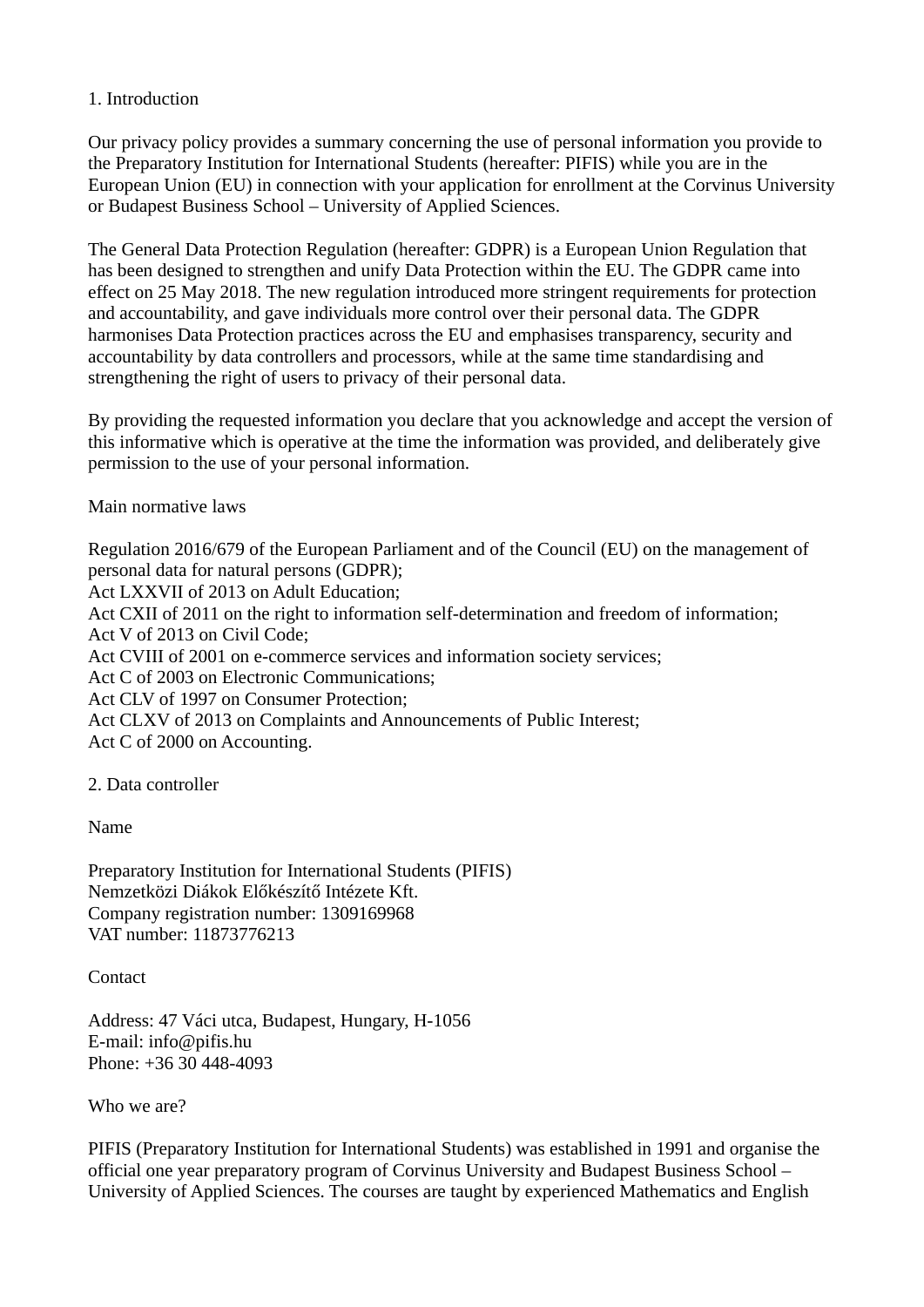teachers, some of them have been teaching here since the program started. Our goal is to help foreigner students to gain the English and mathematic skills that are needed in order to get into Hungarian universities. In order to carry out and advance our activity, PIFIS maintains and processes personal data collected during the course of our relationship with students.

3. Data protection for website visitors

3.1 Our web server processes a wide range of data for each request, which your browser automatically transmits. These data include the IP address allocated to your device, the date and time of your request along with the time zone, the browser used, the specific page or file you accessed, the HTTP status code as well as the data quantities transmitted; the website from which your request originated (HTTP referer), and the operating system of your device and the language used. Our web server is using these data automatically in order to make the contents of our website available for you in the best possible way on your device.

3.2 We use a tool called 'Google Analytics' to measure traffic to our site and how users interact with our site – we use this information only to improve this site. Google Analytics collects information such as how often users visit this site, which pages they visit, when they do so, and what other sites they used prior to coming to this site. Google Analytics collects only the IP address assigned to you on the date you visit this site, rather than your name or other personally identifying information. We do not combine the information collected through the use of Google Analytics with personally identifiable information. We have turned on IP anonymization in Google Analytics: this feature anonymizes the address as soon as technically feasible at the earliest possible stage of the collection network. The IP anonymization feature in Analytics sets the last octet of IPv4 user IP addresses and the last 80 bits of IPv6 addresses to zeros in memory shortly after being sent to the Analytics Collection Network. The full IP address is never written to disk in this case. Although Google Analytics plants a cookie on your web browser to identify you as a unique user the next time you visit this site, the cookie cannot be used by anyone but Google. Google's ability to use and share information collected by Google Analytics about your visits to our site is restricted by the Google Analytics Terms of Use and the Google Privacy Policy. You can prevent Google Analytics from recognizing you on return visits to this site by disabling cookies on your browser. For more information on the privacy practices of Google, please visit the Google Privacy & Terms web page: http://www.google.com/intl/en/policies/privacy/

You can opt-out of having your activity on the website made available to Google Analytics by installing an opt-out browser add-on (https://tools.google.com/dlpage/gaoptout). The Google Analytics opt-out browser add-on provides visitors with the ability to prevent their data from being collected and used by Google Analytics. The add-on prevents the Google Analytics JavaScript (ga.js, analytics.js, and dc.js) from sharing information with Google Analytics about visits activity.

3.3 We use cookies (a small text file sent by your computer each time you visit our site) or similar technologies to record data or to collect and store information when you visit this site. Many browsers default to accepting cookies. You may be able to change this setting in your browser, and you can also clear your cookies. Check your browser's help section to learn more about your cookie setting options.

We may use the following types of cookies: Analytics cookies Essential cookies Functionality cookies General information about cookies can be found at https://en.wikipedia.org/wiki/HTTP\_cookie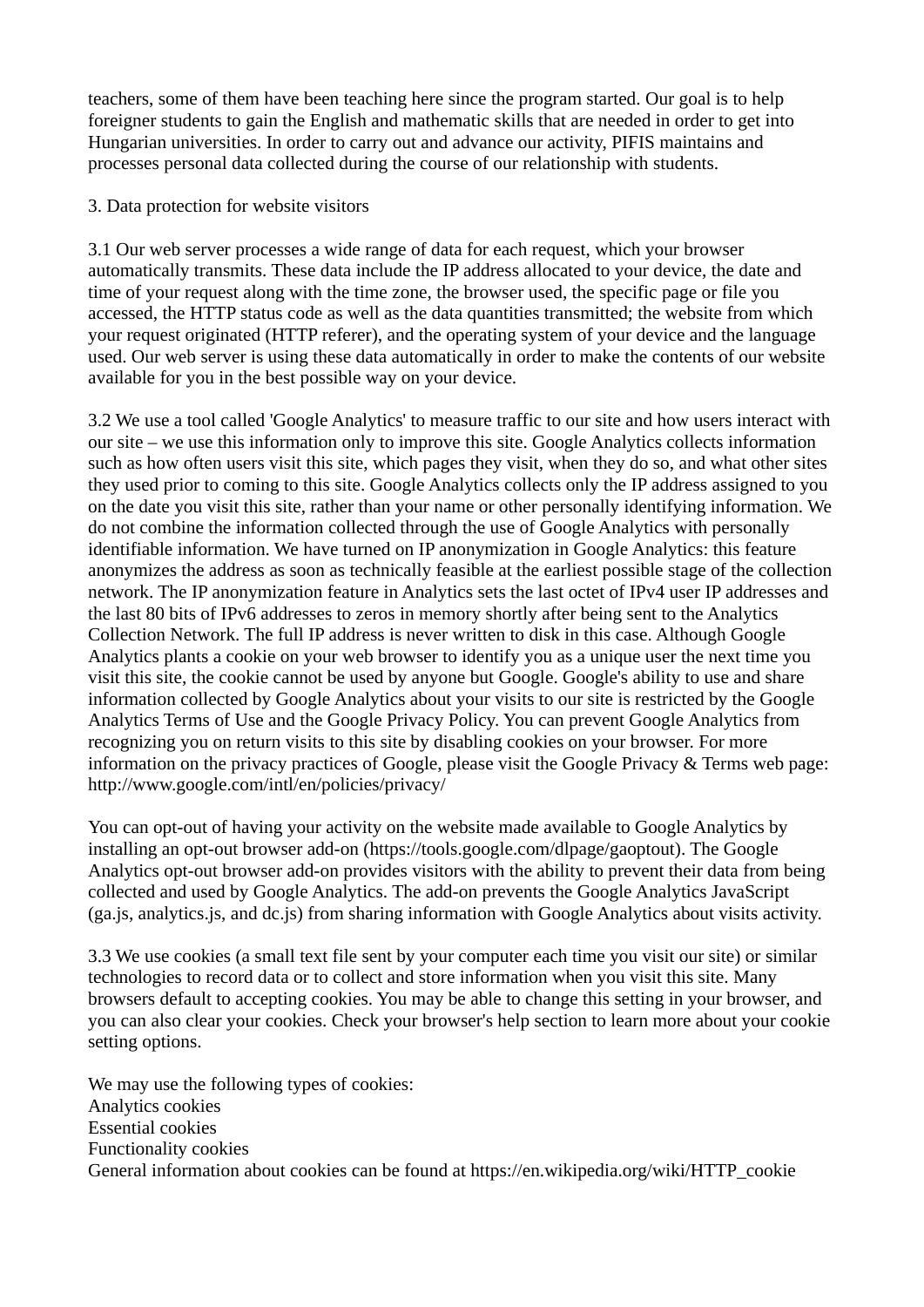3.4 Log and communications data are not passed on to third parties except under special circumstances. In case of suspicion of a crime or in investigative proceedings, data may be transmitted to the police and the public prosecutor's office.

3.5 IP addresses are anonymized at the latest after 24 hours. Pseudonymous usage data will be deleted in each case after 6 months. Communication content will be deleted after 5 calendar years.

3.6 Use of our website without disclosure of personal data such as the IP address is not possible. Communication via the website without providing data is not possible.

## 4. Purpose for data processing

Your data is used by PIFIS for a number of administrative (review of your application as preliminary review for the admission to our preparatory program) and academic purposes (carrying out Math and English courses) in connection with your application for enrollment at the Corvinus University or Budapest Business School – University of Applied Sciences.

#### 5. Legal basis for data processing

We store and process personal data according to the regulations of the current Adult Education Legalislation. As part of our work at PIFIS, we process and store personal information relating to applicants and students and we therefore adhere to the applicable data protection rules. We take our responsibilities under these rules seriously and ensure the personal information given by our users is held, used, transferred and processed in accordance with the applicable data privacy regulation. PIFIS processes the information it obtains in pursuit of our legitimate interests in communicating with applicants and students; providing benefits and services to applicants and students. We may pursue these legitimate interests by contacting you by telephone, email or post. PIFIS will sometimes process your data on an alternative legal basis – for example, based on a legal obligation (when reporting may be required to the Hungarian tax or other authorities, for instance) or when you give your explicit consent to us to do so.

## 6. Personal data collected

PIFIS maintains records of all former students and, as such, we hold education records in perpetuity.

## 7. Who may receive your personal information?

Partner universities, public authorities and offices may receive data within the scope of their duties, insofar as we are obligated or entitled to transmit data to them. We also use processors by means of service agreements to perform services, in particular to provide, maintain and support IT systems. Recipients of your data may include banks and financial institutions for the processing of payments in each application process.

PIFIS works closely together with Corvinus University and Budapest Business School – University of Applied Sciences. Any transmission of data between PIFIS and these universities is managed through agreed processes which comply with relevant data protection legislation. These universities elaborate their own data protection procedures in their privacy policies similar to this one, which may be found on the respective university's web page.

Corvinus University of Budapest 8 Fővám tér, Budapest, Hungary, H-1093 http://www.uni-corvinus.hu/index.php?id=eng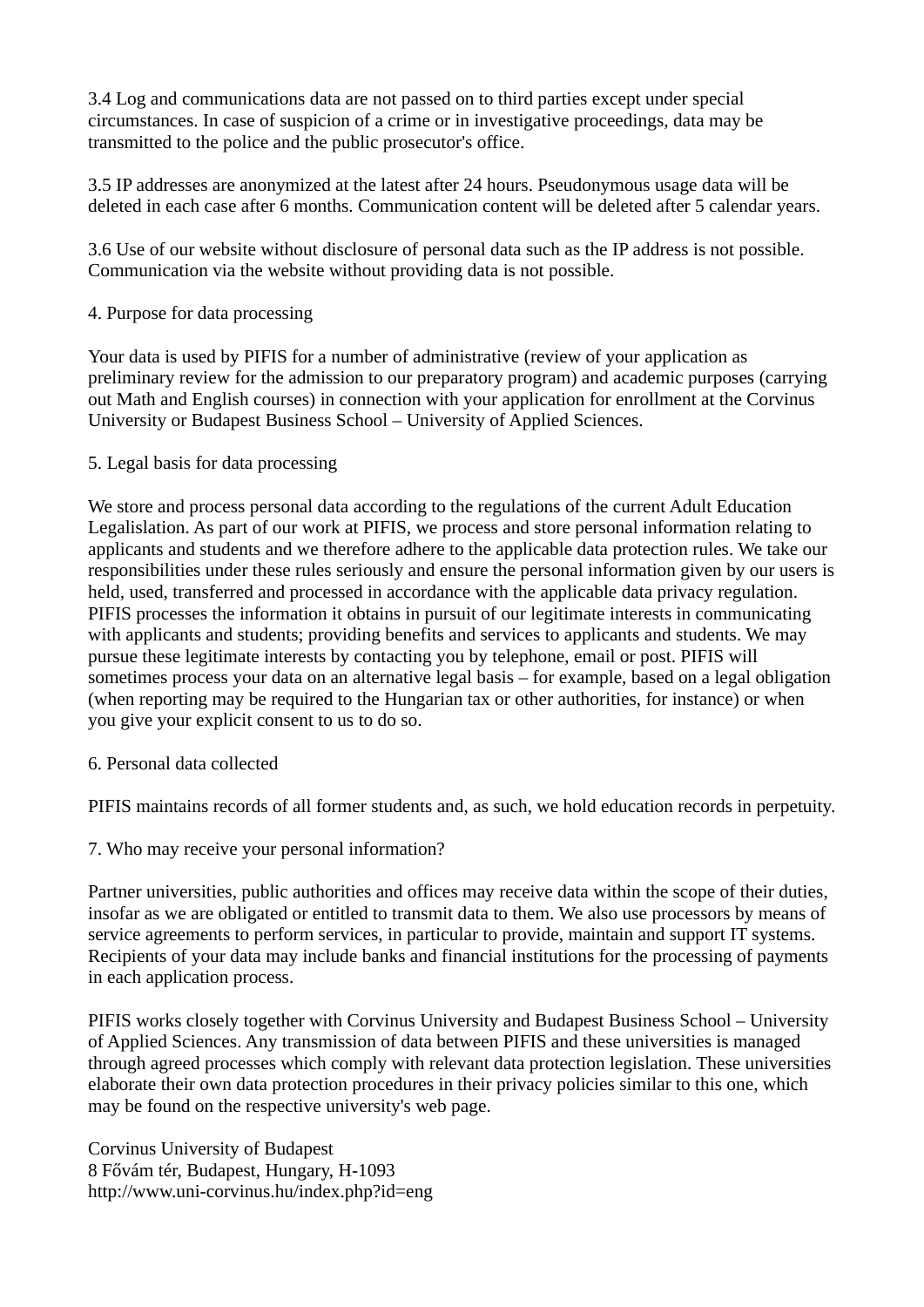Budapest Business School – University of Applied Sciences 29-31. Markó utca, Budapest, Hungary, H-1055 https://en.uni-bge.hu/

Unless we have a legal obligation to do so, we will never disclose your data to individuals, organizations, or other entities outside PIFIS other than those who are acting as agents and data processors working on our behalf.

Certain data may be transmitted to the applicants' country of origin or to a country in which the applicant obtained certificates or in which the applicant resides, for example embassies, Hungarian institutions, universities or other educational institutions. Therefore your data can be transmitted to so called 'third countries', which means countries outside the European Union and the European Economic Area (EEA). It is therefore possible, that your rights under the GDPR are not fully safeguarded. For example it is possible that access to personal data thought public authorities in third countries is not restricted in the same secure way as such restrictions apply in Hungary. It is also possible that public authorities in third countries will not fully comply with the obligations to provide information.

We may need to pass your information to our third party service providers, agents, subcontractors for the purposes of providing services to you on our behalf. However, with all external entities with whom data is shared, we share only those data needed to perform the specific service and require a contract and/or confidentiality and non-disclosure agreement to be signed before any data transfer.

Specific third parties/data processors we work with include:

Google LLC – Service name: GSuite, as e-mail hosting provider Seat: 1600 Amphitheatre Parkway, Mountain View, USA, CA 94043 Web: https://gsuite.google.com/intl/hu/features/ Privacy: https://policies.google.com/privacy?hl=en

Amazon EU S.a.r.L. (AWS Europe) – Service name: Amazon SES, as transactional e-mail provider Seat: 23 r. du Puits Romain, Luxembourg, 8070 Bertrange Web: https://aws.amazon.com/ Privacy: https://aws.amazon.com/privacy/

Wix.com Ltd. – Service name: website builder framework Seat: 40 Namal Tel Aviv St., Tel Aviv, Israel Web: https://www.wix.com/ Privacy: https://www.wix.com/about/privacy

Wix.com Ltd. is based in Israel, which is considered by the European Commission to be offering an adequate level of protection for the Personal Information of EU Member State residents.

8. Your rights

You have a right to access your personal information, to rectify your personal information, to erase your personal information, to restrict processing some of or all of your personal information.